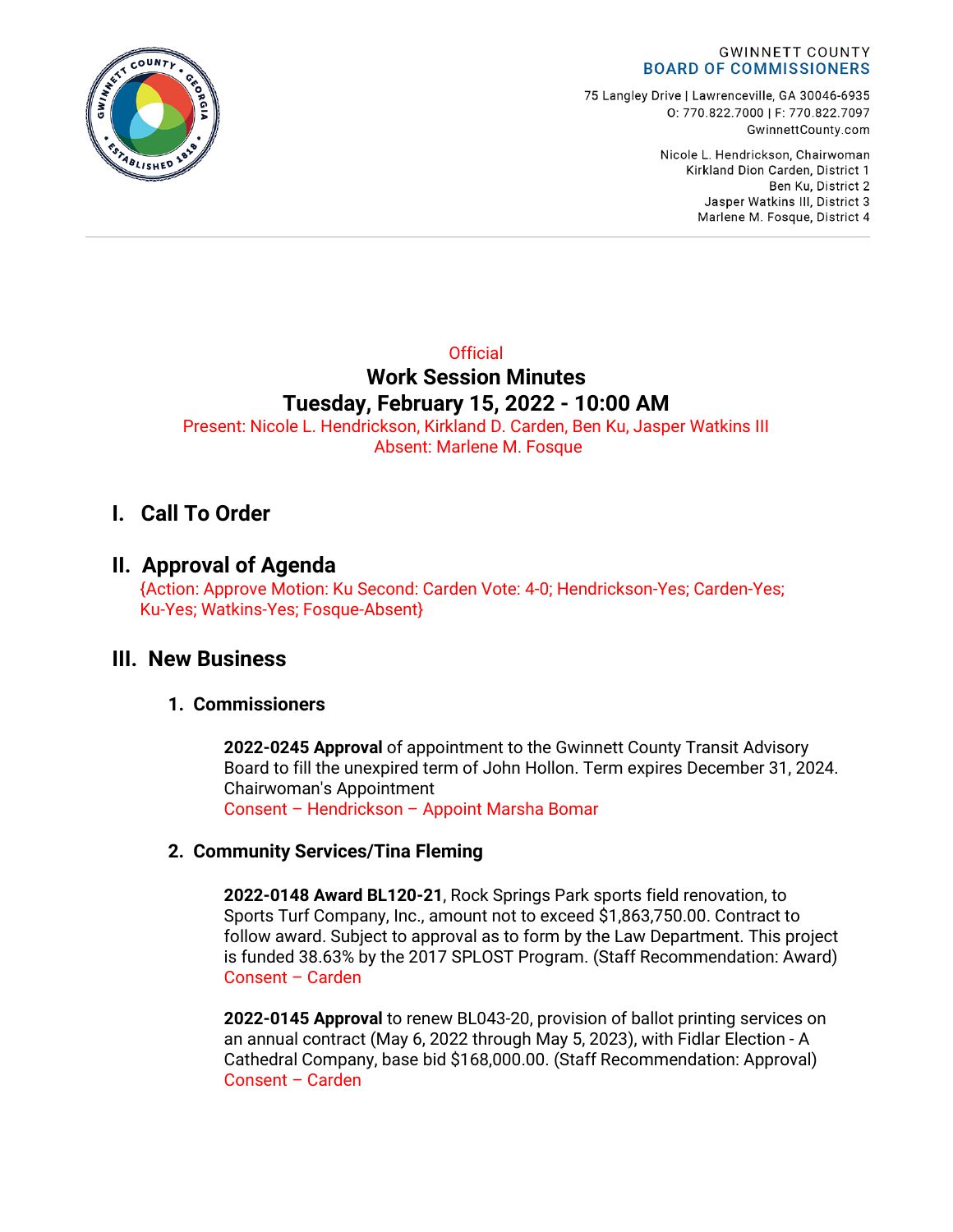## **III. New Business**

#### **2. Community Services/Tina Fleming**

**2022-0151 Approval** to renew BL042-20, provision of document processing services for voter registrations and elections on an annual contract (April 22, 2022 through April 21, 2023), with Envelopes and Forms, Inc. dba Surebill, base bid \$1,105,000.00. (Staff Recommendation: Approval) Consent – Watkins

**2022-0209 Approval/authorization** to accept a \$275,000.00 BOOST grant from the Georgia Recreation and Park Association (GRPA) in partnership with the Georgia Statewide Afterschool Network and the Georgia Department of Education; funded through the American Rescue Plan Act. Grant funds will provide reimbursement for eligible expenses associated with the Building Brains Anywhere afterschool program in its current locations and its expansion to additional school sites across Gwinnett in partnership with Gwinnett County Public Schools. This program is 100% funded through GRPA with no match requirement. Approval for the Chairwoman or designee to execute any and all related grant documents. Subject to approval as to form by the Law Department. (Staff Recommendation: Approval)

Consent – Ku

**2022-0232 Approval/authorization** for the Chairwoman to execute a Resolution of Commitment to apply for and accept, if approved, a Livable Centers Initiative (LCI) Grant in an estimated amount between \$100,000.00 and \$130,000.00. This grant will be matched 20% through services and funding provided by the Department of Community Services totaling up to \$15,000.00 and funding provided by Gateway85 Community Improvement District (CID) totaling up to \$15,000.00. This grant will support the Safe and Equitable Multimodal Access Study (for the area southeast of I-85 toward Highway 29, between Old Norcross Road and Beaver Ruin Road.) (Staff Recommendation: Approval) Consent – Ku

**2022-0184 Ratification** of BL014-21, provision of maintenance and repair of irrigation systems on an annual contract (February 29, 2021 through February 28, 2022), with Mickey and Sons, LLC, \$100,736.36. This contract is funded 95.3% by the 2017 SPLOST Program. (Staff Recommendation: Ratification) Consent – Carden

### **3. County Administration**

**2022-0248 Ratification** of employment agreement with Adrienne S. McAllister, Director of Human Resources, for recording purposes. (Staff Recommendation: Approval) Consent – Watkins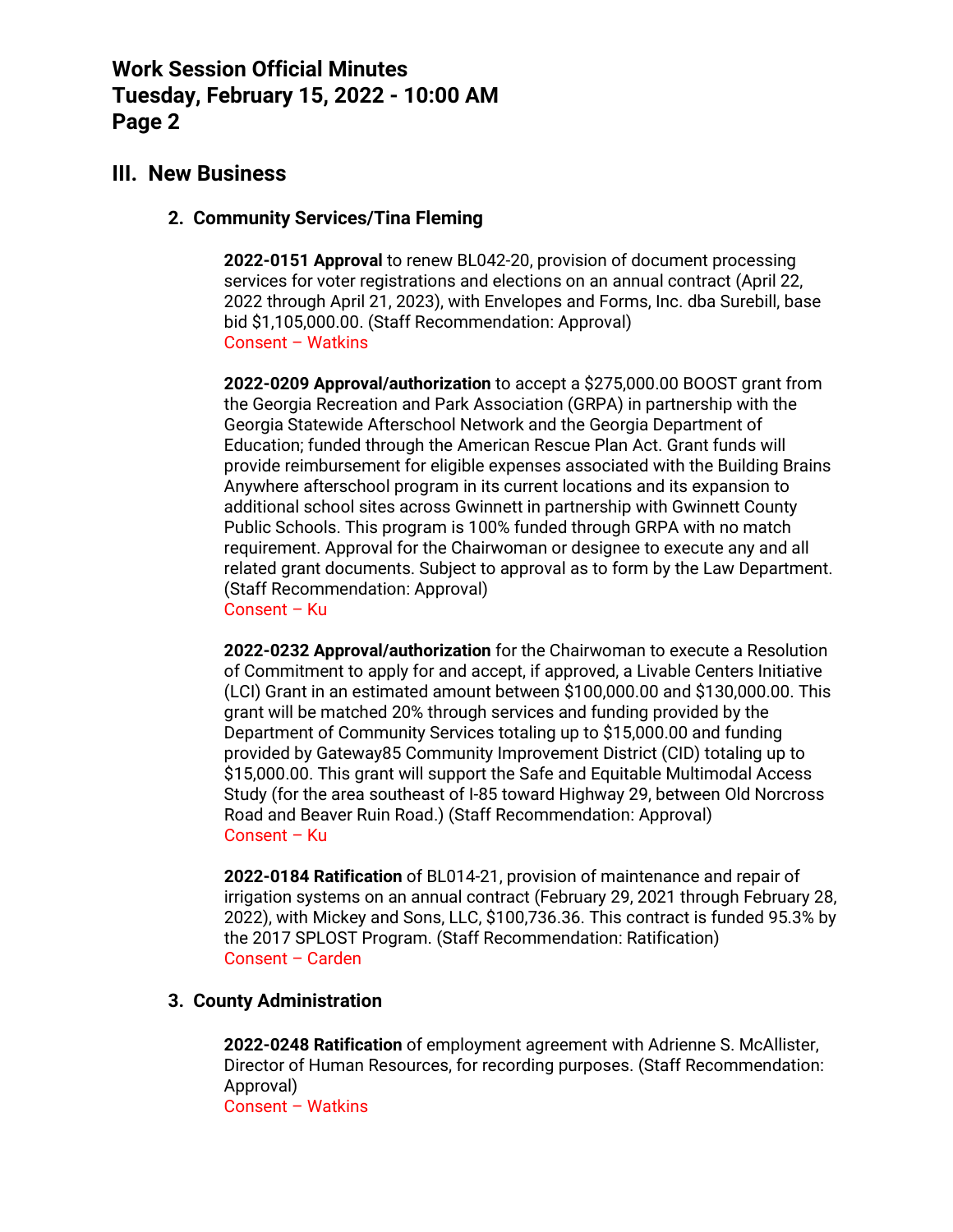### **III. New Business**

#### **4. Financial Services/Buffy Alexzulian**

**2022-0137 Approval/authorization** of the December 31, 2021 Monthly Financial Status Report and ratification of all budget amendments. Approval/authorization of a resolution amending the FY2021 budget to reflect adjustments based on anticipated revenues and appropriations. Consent – Carden

#### **5. Fire Services/Russell S. Knick**

**2022-0181 Approval** to renew BL006-19, purchase of self-contained breathing apparatus (SCBA) on an annual contract (April 17, 2022 through April 16, 2023), with Fisher Scientific Company, LLC, base bid \$239,869.50. (Staff Recommendation: Approval) Consent – Watkins

#### **6. Law Department/Michael P. Ludwiczak**

**2022-0108 Approval/authorization** for Declaration of Taking Condemnation proceedings for the property of SSB, LLC, and Wells Fargo Bank, National Association, consisting of 0.072 acres of fee simple right of way, 0.024 acres of permanent construction easement, and 0.073 acres of 12-month temporary construction easement, Tax Parcel Nos. R6215 139 and R6216 037, 5865 Jimmy Carter Boulevard, amount \$89,700.00. Subject to approval as to form by the Law Department. This project is funded by the 2017 SPLOST program. Consent – Ku

**2022-0139 Approval/authorization** for Declaration of Taking Condemnation proceedings for the property of Estate of Mattie Brown, A.D. Yarbrough and Carlton Yarbrough, consisting of 2,932.50 square feet of fee simple right of way, Tax Parcel No. R5274 031, Fence Road, amount \$800.00. Subject to approval as to form by the Law Department. This project is funded by the 2014 SPLOST program.

#### Consent – Carden

**2022-0140 Approval/authorization** for Declaration of Taking Condemnation proceedings for the property of Lacramioara Grigoras and Ciprian Grigoras, as joint tenants with rights of survivorship, and GMAC Mortgage, LLC, consisting of 2.95 acres of fee simple right of way and 835.87 linear feet of limited access rights, Tax Parcel No. R5273 026, 3316 Old Peachtree Road, amount \$325,000.00. Subject to approval as to form by the Law Department. This project is funded by the 2014 SPLOST program. Consent – Ku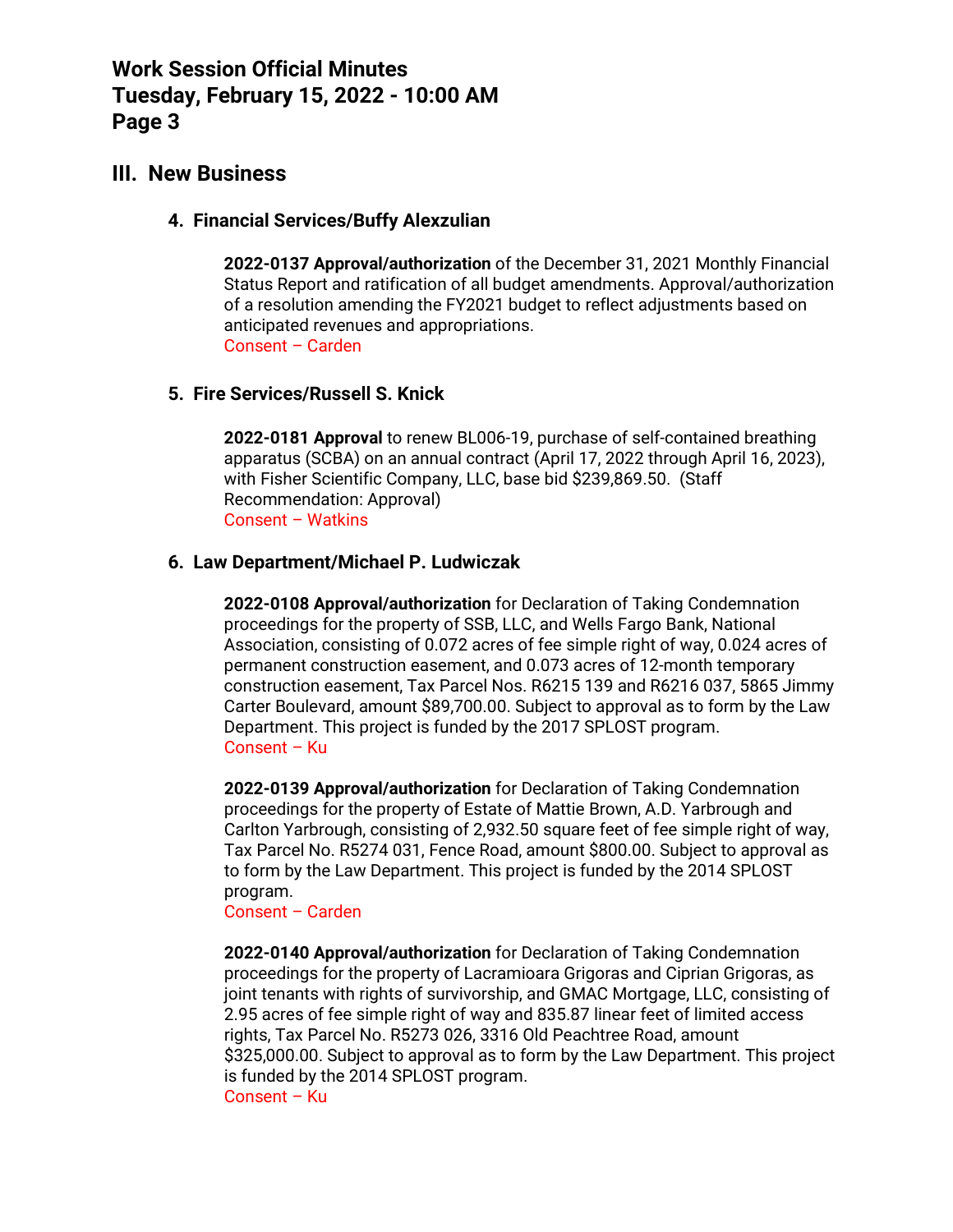### **III. New Business**

#### **7. Planning & Development/Susan Canon**

**2022-0079 Approval/authorization** for the Chairwoman to execute a Resolution of Commitment for a Community Development Assistance Program application for Atlanta Regional Commission planning assistance in the Mountain Park Community. County contributing funds will be required in the amount of \$10,000.00, upon approval. Approval/authorization for the Chairwoman or designee to execute necessary program documents. Subject to approval as to form by the Law Department. (Staff Recommendation: Approval) Consent – Ku

**2022-0180 Approval/authorization** for the Chairwoman to execute any and all documents necessary to enter into the 2022 Participation Agreement with Partnership Gwinnett PFE, Inc. Subject to approval as to form by the Law Department.

Consent – Carden

#### **8. Police Services/James D. McClure**

**2022-0206 Approval** to retire from service, Gwinnett County Police K-9 Brix. Approval for K-9 Brix to be removed from the Fixed Asset Registry and permanently retired to his handler, Sergeant Brandon Townley, for the remainder of his life.

Consent – Carden

**2022-0174 Ratification** of BL073-21, purchase of nitrile gloves, with PH&S Products, LLC and Sunline USA, LLC dba Sunline Supply, \$615,793.70. This contract is funded by the Cares Act Funding. (Staff Recommendation: Ratification)

Consent – Watkins

#### **9. Sheriff/Keybo Taylor**

**2022-0213 Award BL019-22**, provision of equipment and services for trash removal and disposal with chemical dispensers on an annual contract (February 16, 2022 through February 15, 2023), to BFI Waste Services, LLC dba Republic Services of GA, base bid \$121,634.88. (Staff Recommendation: Award) Consent – Watkins

**2022-0066 Ratification** of the emergency purchase and installation of one (1) Unilux hot water flexible tube boiler, with Ostrom Boiler Service, Inc., \$158,000.00. (Staff Recommendation: Ratification) Consent – Watkins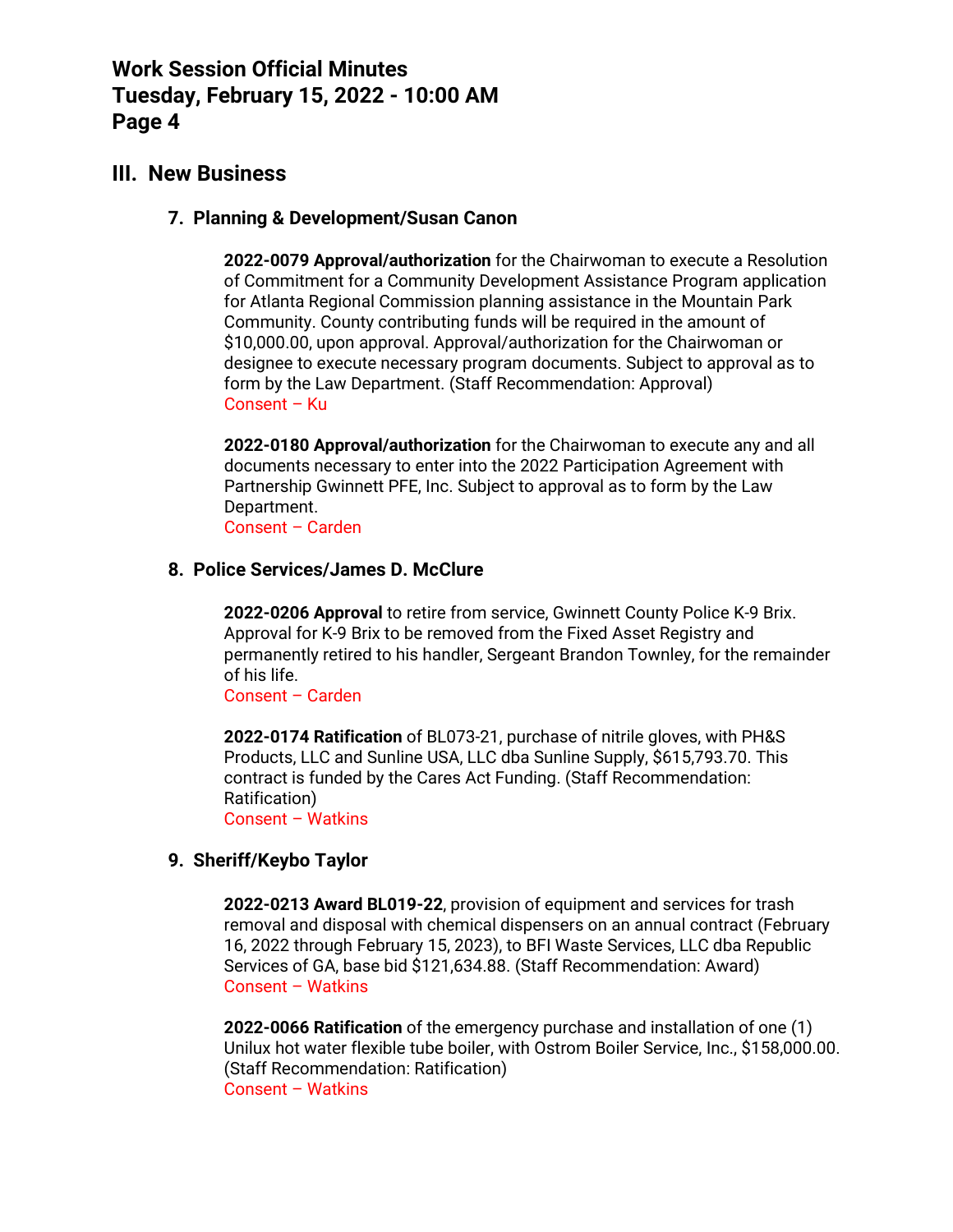### **III. New Business**

#### **10. Support Services/Angelia Parham**

**2022-0185 Award BL124-21**, fleet maintenance facility HVAC replacement project, to John F. Pennebaker Co., Inc., amount not to exceed \$593,487.00. Contract to follow award. Subject to approval as to form by the Law Department. (Staff Recommendation: Award) Consent – Watkins

**2022-0176 Approval** to renew BL020-21, purchase of various public safety motorcycles on an annual contract (April 5, 2022 through April 4, 2023), with Killer Creek Harley Davidson, Inc., base bid \$160,000.00. (Staff Recommendation: Approval) Consent – Ku

**2022-0194 Approval** of Change Order No. 4 to RP023-19, provision of food services on a multi-year contract, with Southern Foodservice Management, Inc., increasing the contract by \$147,420.00. The contract base amount is adjusted from \$79,500.00 to \$226,920.00. Change Order to follow. Subject to approval as to form by the Law Department. This contract is funded by the American Rescue Plan Act, Coronavirus State and Local Fiscal Recovery Fund. (Staff Recommendation: Approval)

Consent – Hendrickson

**2022-0123 Approval/authorization** for the Chairwoman to execute a Fourth Amendment to the Tall Structure Lease Agreement with T-Mobile South, LLC to allow modification of equipment located on the communication tower at 374 Hickory View Drive, Lawrenceville, Tax Parcel No. R5172 015. Subject to approval as to form by the Law Department. (Staff Recommendation: Approval) Consent – Watkins

**2022-0134 Approval/authorization** for the Chairwoman to execute a Second Amendment to the Tall Structure Lease Agreement with T-Mobile South, LLC to allow modification of equipment located on the communication tower at 1850 North Brown Road, Lawrenceville, Tax Parcel No. R7115 008A. Subject to approval as to form by the Law Department. (Staff Recommendation: Approval) Consent – Watkins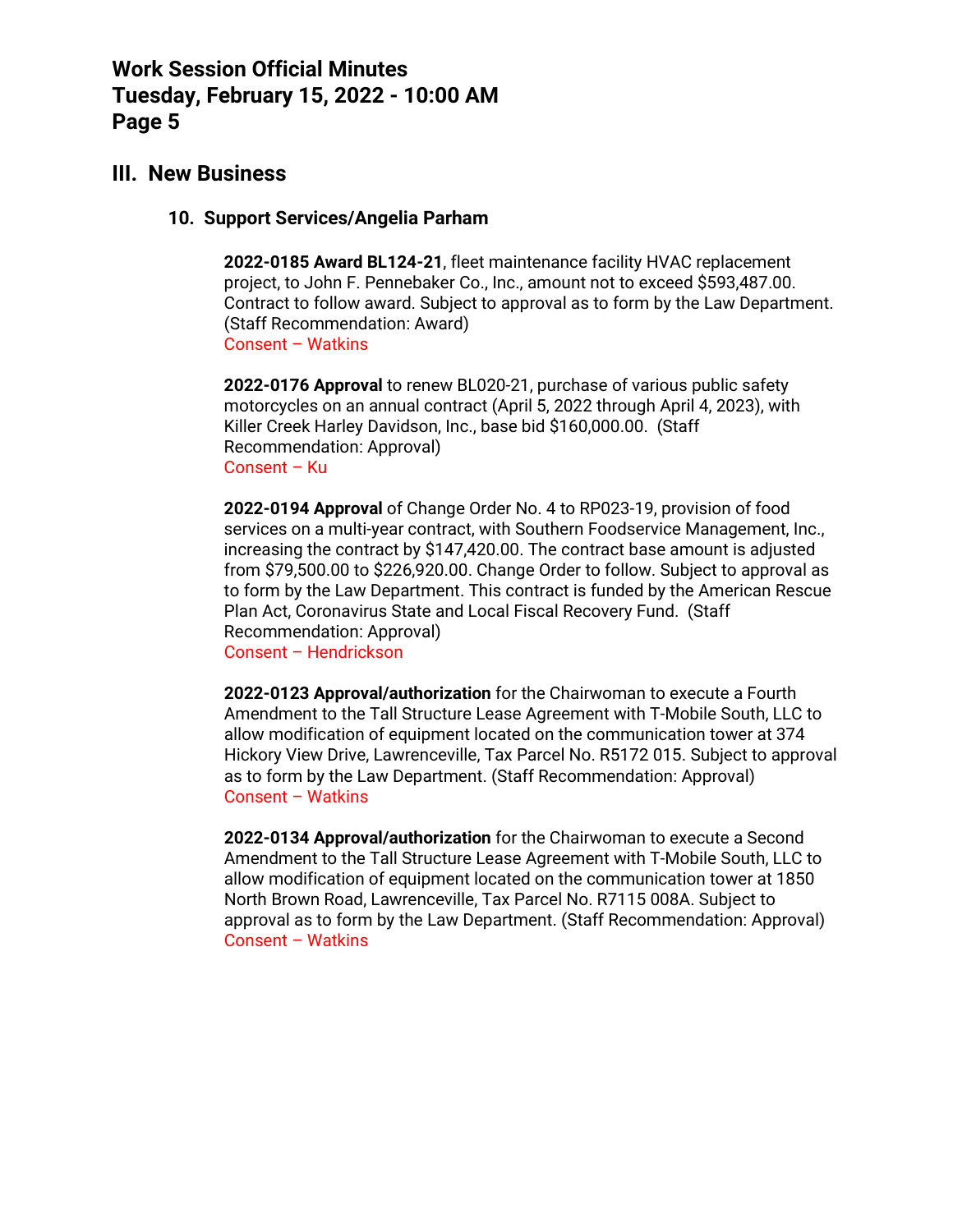### **III. New Business**

#### **10. Support Services/Angelia Parham**

**2022-0188 Approval/authorization** of Change Order No. 2 to BL107-19, Construction of the Gwinnett County Duluth Branch Library, with Cooper & Company General Contractors, Inc., decreasing the contract by \$49,944.51 and extending the contract completion date by 27 days. The contract amount is adjusted from \$5,092,408.87 to \$5,042,464.36. This project is funded 60% by the 2009 SPLOST Program and 40% by the 2014 SPLOST Program. Subject to approval as to form by the Law Department. (Staff Recommendation: Approval) Consent – Carden

**2022-0212 Approval/authorization** of Change Order No. 2 and Final to BL114-19, Construction of the Gwinnett County Public Library Norcross Branch Project, with Cooper & Company General Contractors, Inc., increasing the contract by \$9,647.26 and extending the contract completion time by 57 days. The contract amount is adjusted from \$12,309,400.00 to \$12,319,047.26. This project is funded 53.3% by the 2014 SPLOST Program and 46.7% by the City of Norcross. Subject to approval as to form by the Law Department. Consent – Ku

### **11. Transportation/Lewis Cooksey**

**2022-0193 Approval** for the Chairwoman to execute Change Order No. 1 with the City of Grayson regarding the 2017 County-managed SPLOST project. This change increases the County's contribution from \$617,486.00 to \$1,097,858.00 and increases the City's contribution from \$144,842.00 to \$300,000.00 for median installation on Rosebud Road. This will increase the County's overall financial obligation by \$480,372.00. Subject to approval as to form by the Law Department. Funded by the 2017 SPLOST Program and the City of Grayson. (Staff Recommendation: Approval) Consent – Carden

**2022-0175 Award BL109-21**, Rosebud Road (from SR 84/Grayson Parkway to SR 20/Grayson Highway) traffic improvement project, to Backbone Infrastructure, LLC, amount not to exceed \$996,654.95. Contract to follow award. Subject to approval as to form by the Law Department. This contract is funded 70% by the 2017 SPLOST Program and 30% by the City of Grayson. (Staff Recommendation: Award)

Consent – Watkins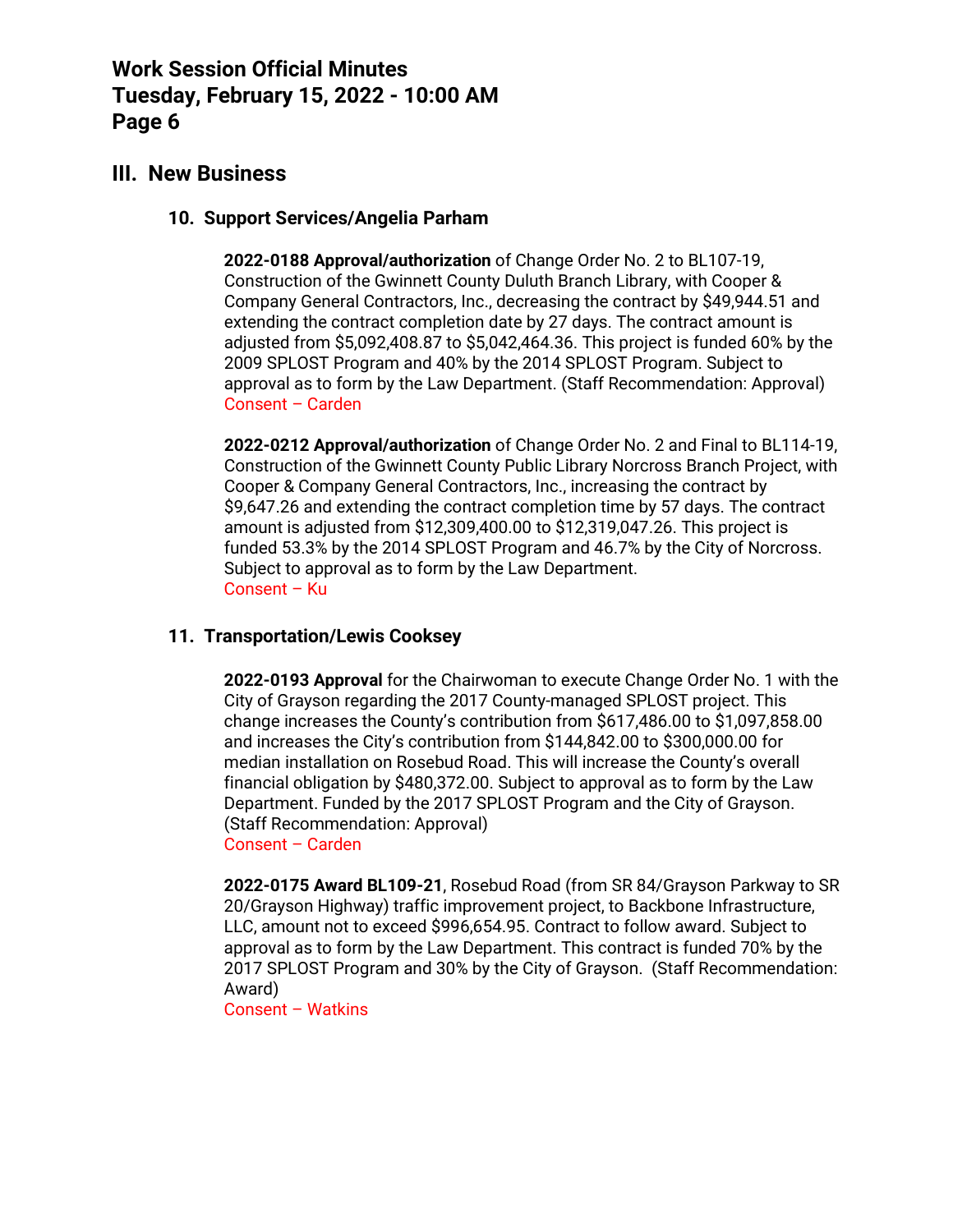## **III. New Business**

#### **11. Transportation/Lewis Cooksey**

**2022-0210 Approval** for the Chairwoman to execute Change Order No. 1 with the City of Norcross regarding the 2017 City-managed SPLOST project. This change decreases the County's contribution to the 2017 City-managed SPLOST Project from \$711,242.00 to \$589,742.00 and will increase the County's contribution to the 2017 County-managed Project by \$121,500.00. There will be no change to the County's overall financial obligation. Subject to approval as to form by the Law Department. (Staff Recommendation: Approval) Consent – Watkins

**2022-0211 Approval** for the Chairwoman to execute Change Order No. 2 with the City of Norcross regarding the 2017 County-managed SPLOST project. This change increases the County's contribution to the 2017 County-managed SPLOST Project from \$1,134,000.00 to \$1,255,500.00 and will reduce the County's contribution to the 2017 City-managed Project by \$121,500.00. The City of Norcross will contribute an additional \$28,500.00 to the County-managed project increasing the City's contribution from \$286,000.00 to \$314,500.00. There will be no change to the County's overall financial obligation. Subject to approval as to form by the Law Department. (Staff Recommendation: Approval) Consent – Ku

**2022-0178 Award BL086-21**, Medlock Bridge Road at North Peachtree Street/Langford Road intersection improvement project, to CMC, Inc., amount not to exceed \$425,287.32. Contract to follow award. Subject to approval as to form by the Law Department. This contract is funded 65.6% by the 2017 SPLOST Program and 34.4% by the City of Norcross. (Staff Recommendation: Award) Consent – Ku

**2022-0198 Approval/authorization** for the Chairwoman to execute a Construction Agreement with the Georgia Department of Transportation (GDOT) for grant funding of the Gwinnett County ITS Enhancements Phase II project. The maximum GDOT contribution is \$2,000,000.00. The County will provide matching funds of \$476,350.00. This item is funded 81% by the Georgia Department of Transportation and 19% by the 2017 SPLOST Fund. Approval for the Chairwoman or designee to execute any and all related documents. Subject to approval as to form by the Law Department. (Staff Recommendation: Approval) Consent – Carden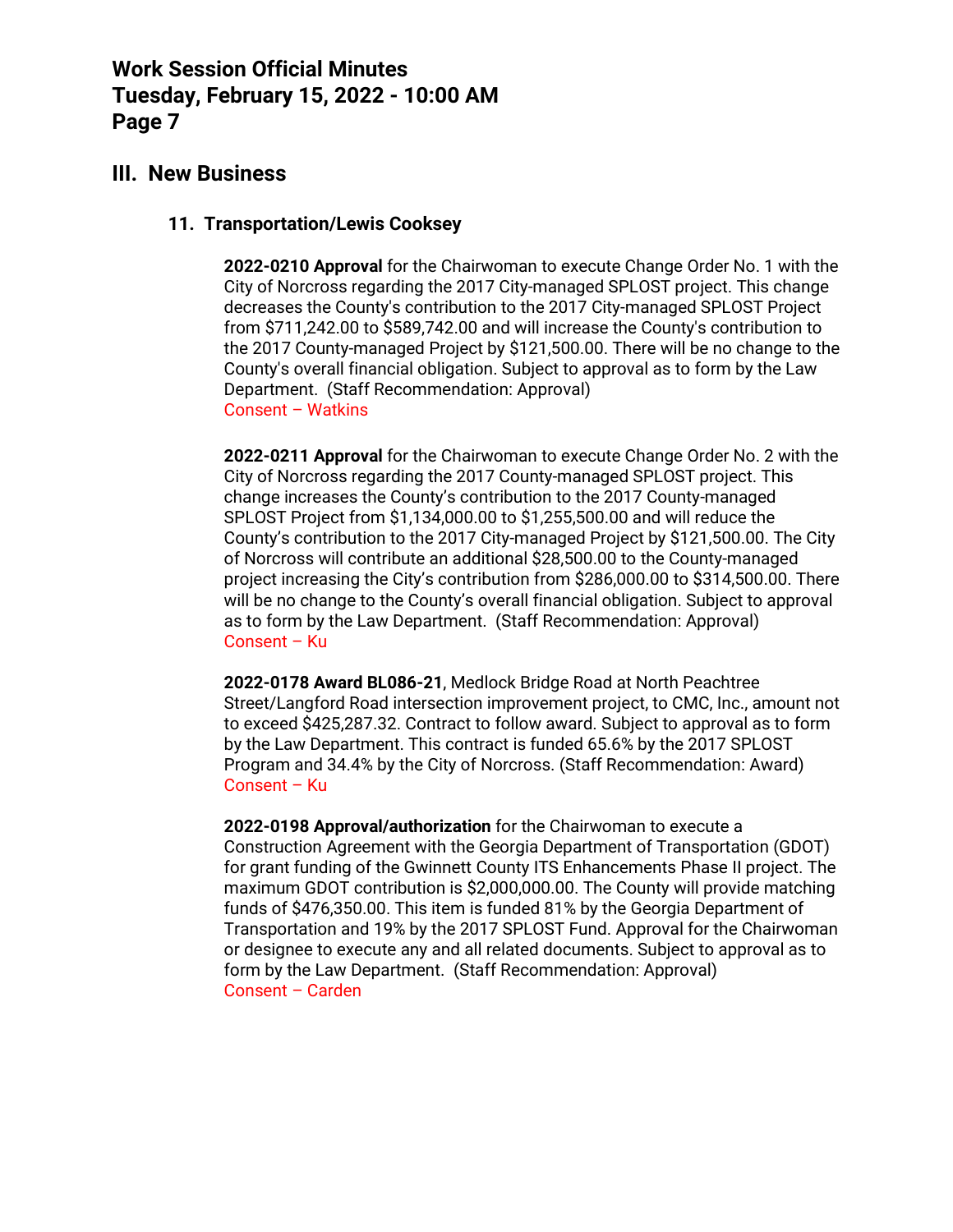### **III. New Business**

### **11. Transportation/Lewis Cooksey**

**2022-0199 Award BL084-21**, ITS enhancement phase II traffic signal upgrade, to Lumin8 Transportation Technologies, LLC, amount not to exceed \$2,476,350.00. Contract to follow award. Subject to approval as to form by the Law Department. This contract is funded 81% by the Georgia Department of Transportation and 19% by the 2017 SPLOST Program. (Staff Recommendation: Award) Consent – Carden

**2022-0173 Approval** of incorporation of Brookshire Drive into the Gwinnett County Speed Hump Program. Total estimated cost is \$10,025.91. This project is funded by the 2017 SPLOST Program. Subject to approval as to form by the Law Department. (Staff Recommendation: Approval) Consent – Ku

**2022-0183 Approval** of incorporation of Rivermeade Drive into the Gwinnett County Speed Hump Program. Total estimated cost is \$19,722.06. This project is funded by the 2014 SPLOST Program. Subject to the approval as to form by the Law Department. (Staff Recommendation: Approval) Consent – Ku

**2022-0106 Approval/authorization** for the Chairwoman to execute a Memorandum of Understanding (MOU) with the Georgia Department of Transportation (GDOT) regarding the Local Bridge Replacement project on CR 243/ Martins Chapel Road at Alcovy River. The County will contribute \$100,000.00 to the Right of Way phase and GDOT will be responsible for the remaining cost of the project. Subject to approval as to form by the Law Department. County contribution funded by the 2014 SPLOST Program. (Staff Recommendation: Approval)

Consent – Watkins

**2022-0191 Approval/authorization** for the Chairwoman to execute an Intergovernmental Agreement with the City of Buford regarding median landscaping on Peachtree Industrial Boulevard between Gold Creek Trail and the Hall County Line. The City will be responsible for all cost associated with the installation and maintenance of this project. There will be no cost to the County. Subject to approval as to form by the Law Department. (Staff Recommendation: Approval)

Consent – Watkins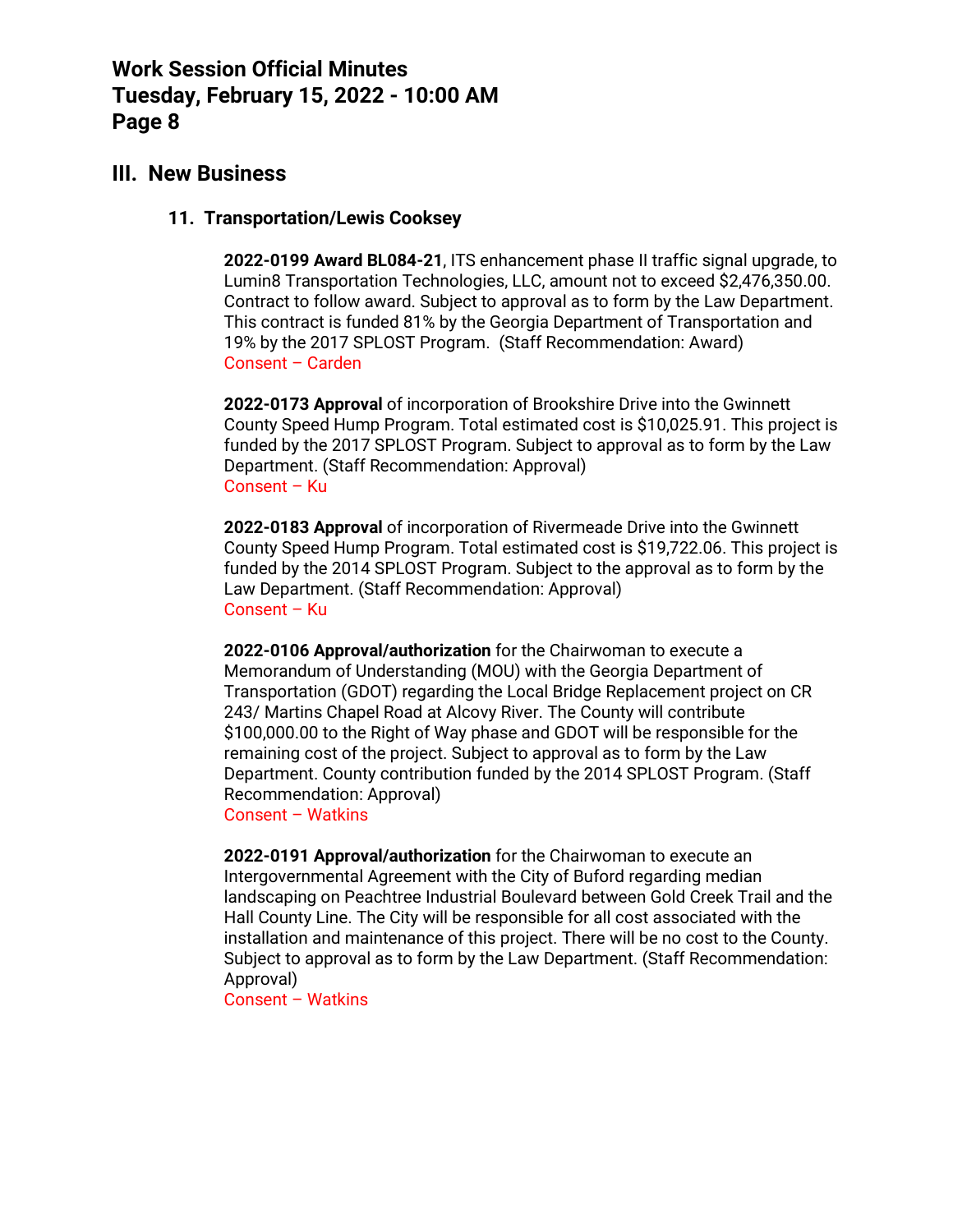### **III. New Business**

#### **12. Water Resources/Tyler Richards**

**2022-0200 Award RP039-21**, document processing services for the Department of Water Resources on an annual contract (May 3, 2022 through May 2, 2023), to Datamatx, Inc., base amount \$1,625,722.00 (negotiated cost savings of approximately \$4,370.00). Contract to follow award. Subject to approval as to form by the Law Department. (Staff Recommendation: Award) (Water and Sewerage Authority Approved on February 7, 2022, Vote 5-0.) Consent – Ku

**2022-0197 Approval** to extend RP030-19, provision of document processing services for the Department of Water Resources on an annual contract (March 18, 2022 through May 2, 2022), with Pinnacle Data Systems, LLC, a Doxim Company, base amount \$192,299.53. (Staff Recommendation: Approval) (Water and Sewerage Authority Approved on February 7, 2022, Vote 5-0.) Consent – Ku

**2022-0203 Award BL097-21**, F. Wayne Hill Water Resources Center ozone electrical upgrade, to Crowder Construction Company, amount not to exceed \$975,200.00. Contract to follow award. Subject to approval as to form by the Law Department. (Staff Recommendation: Award) (Water and Sewerage Authority Approved on February 7, 2022, Vote 5-0 .) Consent – Ku

**2022-0207 Award BL131-21**, purchase of phosphate corrosion inhibitor and liquid magnesium hydroxide on an annual contract (February 15, 2022 through December 3, 2022), to Carus, LLC and Garrison Minerals, LLC, base bid \$3,569,560.00. (Staff Recommendation: Award) (Water and Sewerage Authority Approved on February 7, 2022, Vote 5-0.) Discussion – Hendrickson

**2022-0056 Approval** to renew BL018-19, provision of lighting replacement and upgrade services on an annual contract (April 17, 2022 through April 16, 2023), with Capital City Electrical Services, LLC; Cleveland Electric Company; and Greenspeed Energy Solutions, LLC, base bid \$700,000.00 (negotiated cost savings of approximately \$4,670.00). (Staff Recommendation: Approval) (Water and Sewerage Authority Approved on February 07, 2022, Vote 5-0.) Consent – Ku

**2022-0179 Approval** to renew RP031-18, watershed improvements on an annual contract (May 22, 2022 through May 21, 2023), with Clean Water Consultants, Inc., base amount \$6,500,000.00. (Staff Recommendation: Approval) (Water and Sewerage Authority Approved on February 07, 2022, Vote 5-0.) Consent – Ku